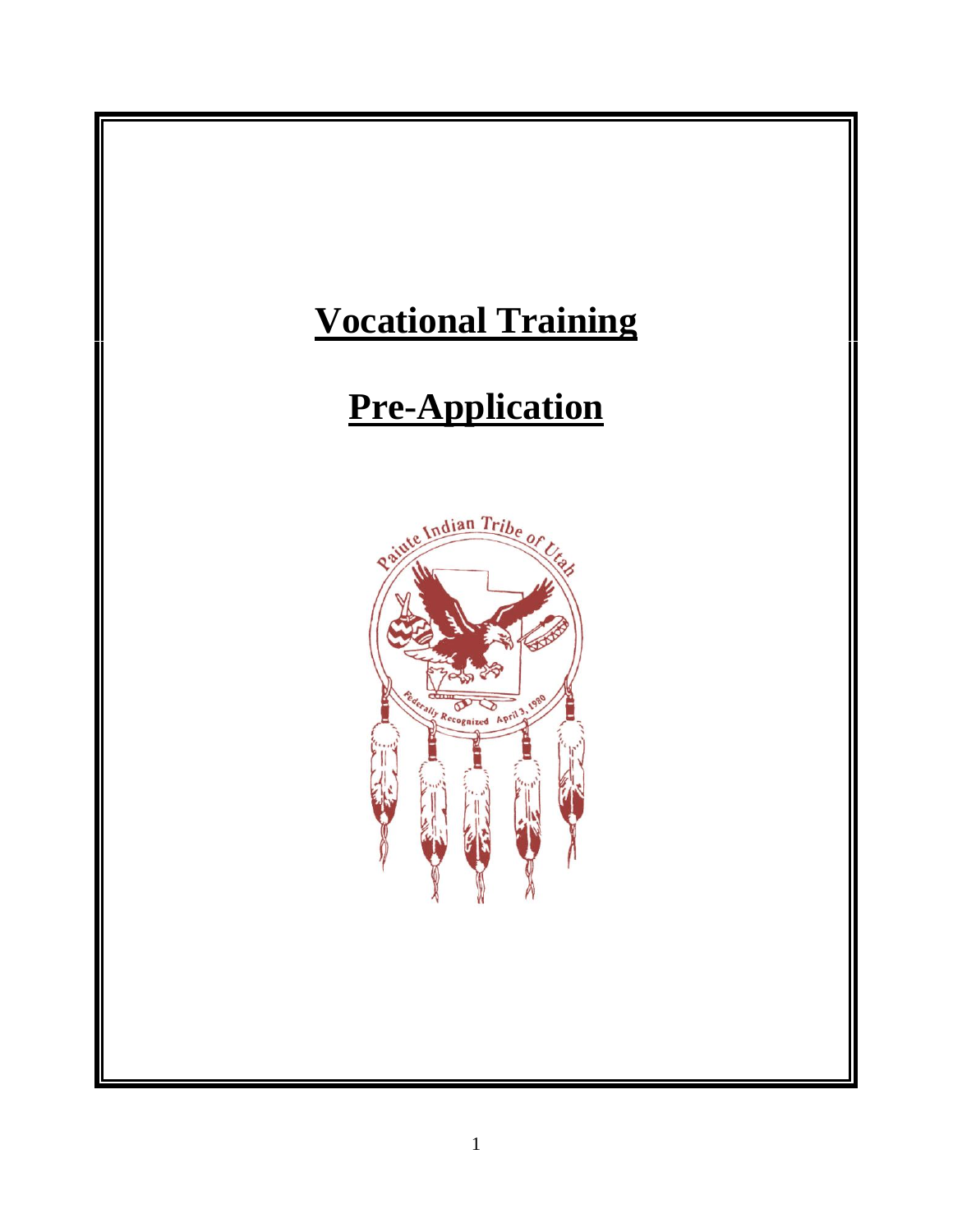### **Vocational Training Application Checklist**

#### Dear Prospective Student:

Congratulation on your choice to continue your education at an institute of Higher learning! Unfortunately, this extensive application process is a necessity to give the education committee a complete summary of your individual circumstances. **Please use this check-off sheet, as a guide to make certain you file is complete with our office before the specified deadline.** Please keep in contact with your College/University's Admissions and Financial Aid Offices to ensure your application is completed within a timely manner. In order to avoid delays in the process, it may be necessary to check with these offices as well as ours periodically. All schools have their own policies and deadlines each student my need to meet.

#### **DOCUMENTS REQUIRED**

#### **New Students and Returning Students who previously attended:**

Paiute Indian Tribe of Utah Higher Education Grant Application. You can download and print an application on line at: **[www.utahpaiutes.org](http://www.utahpaiutes.org/)**

Application Includes:

Letter from student requesting assistance (pg. 5)

\_\_\_\_ Consent to Release Information (pg. 6)

\_\_\_\_ Proof of Residency (pg. 7)

Financial Need Analysis (pg. 8)

Financial Aid Application.

\_\_\_\_\_ Need a copy of official high school diploma w/transcript or GED certificate w/test scores

\_\_\_\_\_ An official letter of admissions or verification of enrollment from Vocational College or school

\_\_\_\_\_ C.I.B. (Certificate of Indian Blood may be obtained from the PITU Enrollment office)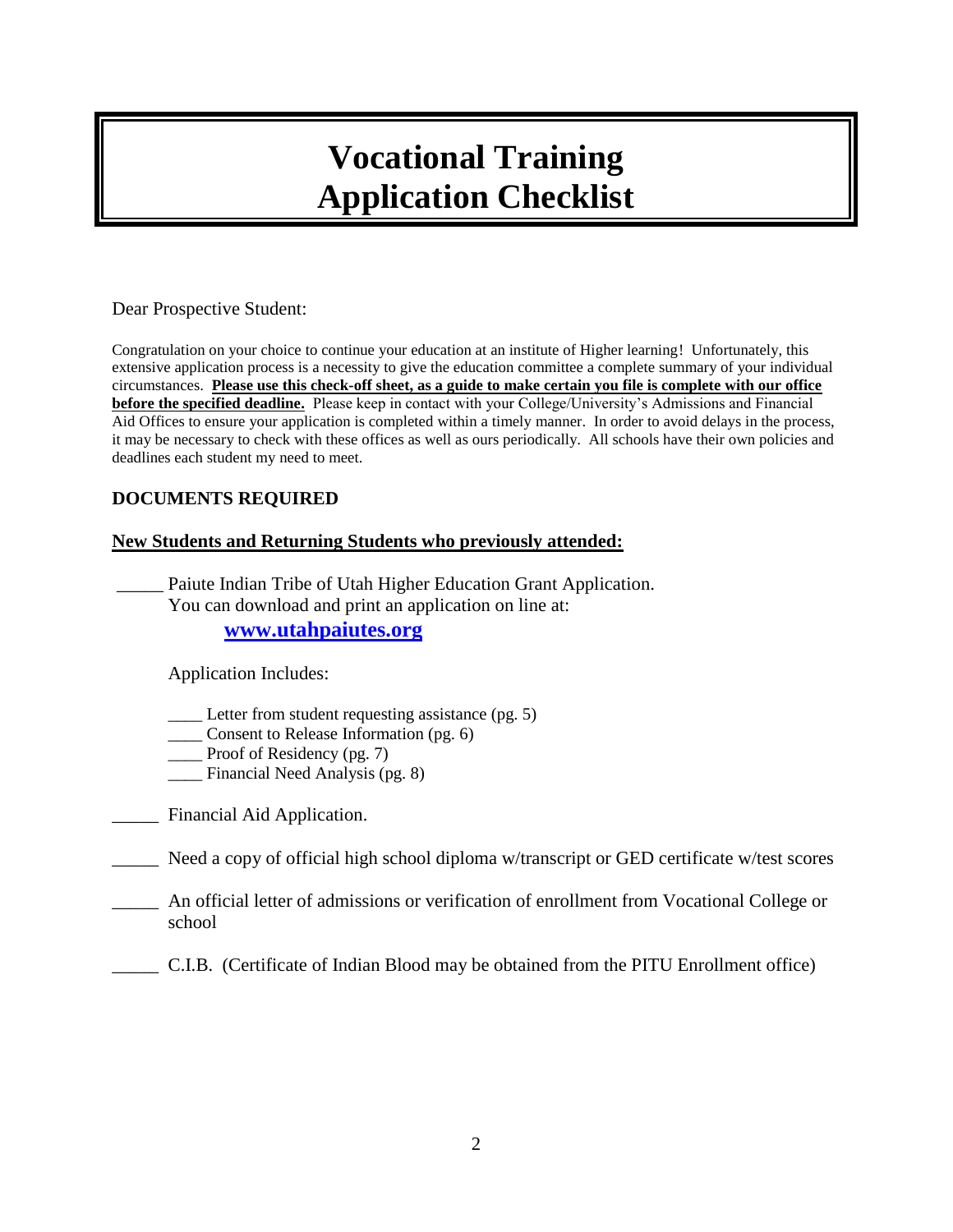| <b>Personal Information</b>                                                                                                                                                                            |                         |
|--------------------------------------------------------------------------------------------------------------------------------------------------------------------------------------------------------|-------------------------|
|                                                                                                                                                                                                        |                         |
|                                                                                                                                                                                                        |                         |
|                                                                                                                                                                                                        |                         |
|                                                                                                                                                                                                        | Date of Birth: $\angle$ |
|                                                                                                                                                                                                        |                         |
| Tribe:                                                                                                                                                                                                 |                         |
| <b>Status Information</b>                                                                                                                                                                              |                         |
| Have you received previously received a Tribal Scholarship: YES                                                                                                                                        | NO <sub>1</sub>         |
|                                                                                                                                                                                                        |                         |
| Are you a Veteran: NO YES If yes, when/where: 1988 1998 Men/where:<br>Do you have either of these (circle): High School Diploma / GED Date Received:<br>Name of School where you received Diploma/GED: |                         |
|                                                                                                                                                                                                        |                         |

#### **School Information**

 $\overline{\phantom{a}}$ 

|      | Please list the school(s) you are considering to attend: |                                                                              |                       |
|------|----------------------------------------------------------|------------------------------------------------------------------------------|-----------------------|
| Name | Address                                                  | <b>Year Attended</b>                                                         | <b>Credits Earned</b> |
|      |                                                          |                                                                              |                       |
|      |                                                          |                                                                              |                       |
|      | <b>Scheduled Start Date:</b>                             |                                                                              |                       |
|      | Expected completion Date:                                |                                                                              |                       |
|      |                                                          |                                                                              |                       |
|      |                                                          | List All Other Colleges/Universities/Technical Schools attended in the past: |                       |
| Name | Address                                                  | Year Attended                                                                | <b>Credits Earned</b> |
|      |                                                          |                                                                              |                       |
|      |                                                          |                                                                              |                       |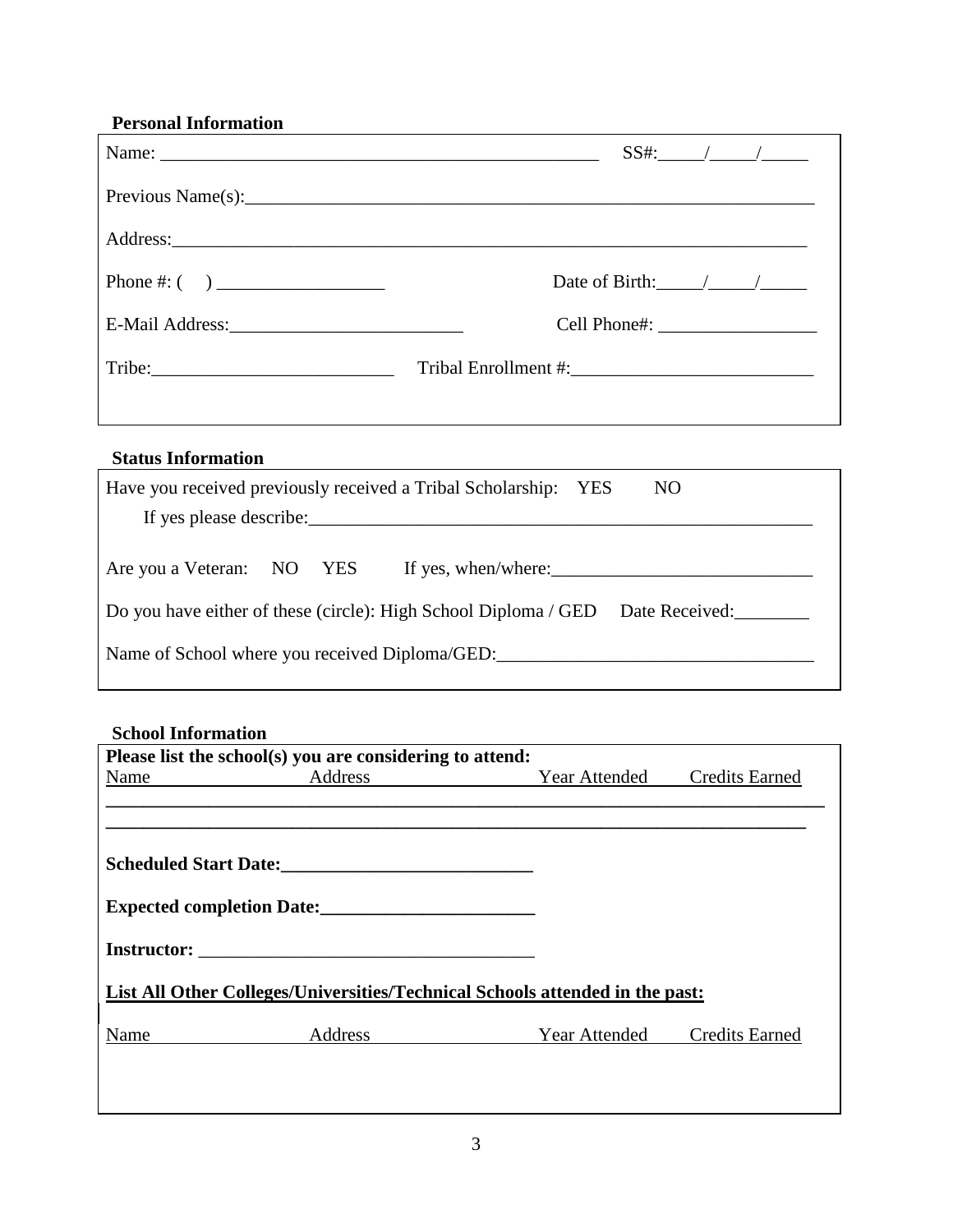# Letter

What are your future goals and how will furthering your education assist you in achieving them? Tell the committee about yourself, family, and band affiliation?

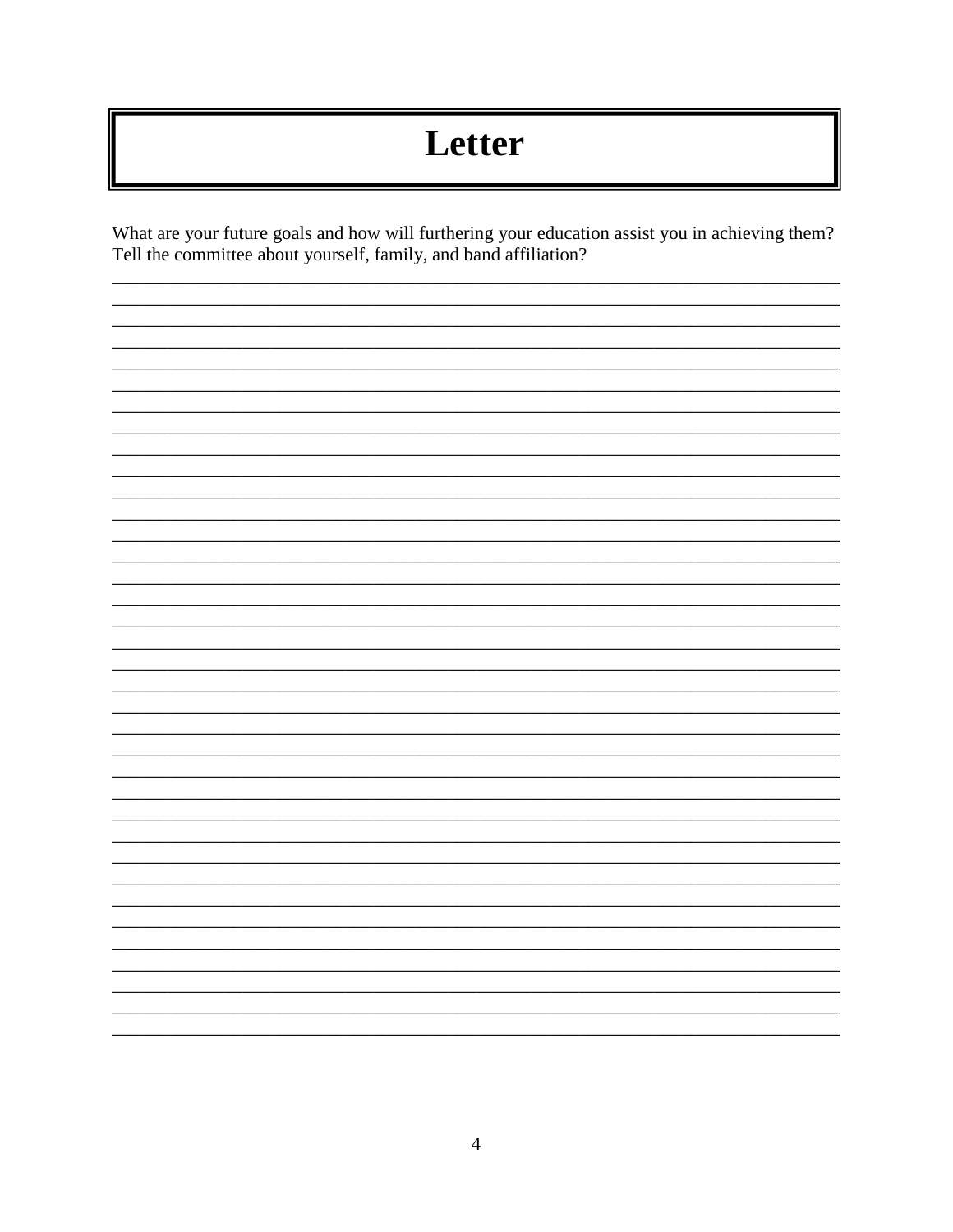### **Vocational Training Consent to Release Information**

| <b>Student Information</b>            |  |
|---------------------------------------|--|
|                                       |  |
| Social Security: $\frac{\sqrt{2}}{2}$ |  |
|                                       |  |
|                                       |  |
|                                       |  |
| School Information                    |  |
|                                       |  |
|                                       |  |
|                                       |  |

I, \_\_\_\_\_\_\_\_\_\_\_\_\_\_\_\_\_\_\_\_\_\_\_\_\_\_\_\_, authorize the release of any academic information or records (such as: Midterm Reports, Final Grades, Class Schedules, Transcripts and any other Financial Information to be released from the school named on this form:

\_\_\_\_\_\_\_\_\_\_\_\_\_\_\_\_\_\_\_\_\_\_\_\_\_\_\_\_\_\_\_\_\_\_\_\_ \_\_\_\_\_\_\_\_\_\_\_\_\_\_\_\_\_\_\_\_\_\_\_\_\_\_\_\_

The Paiute Indian Tribe of Utah Education Department 440 North Paiute Drive Cedar City, Utah 84720 Phone (435) 586-1112 Fax (435) 586-7388

Student Signature Date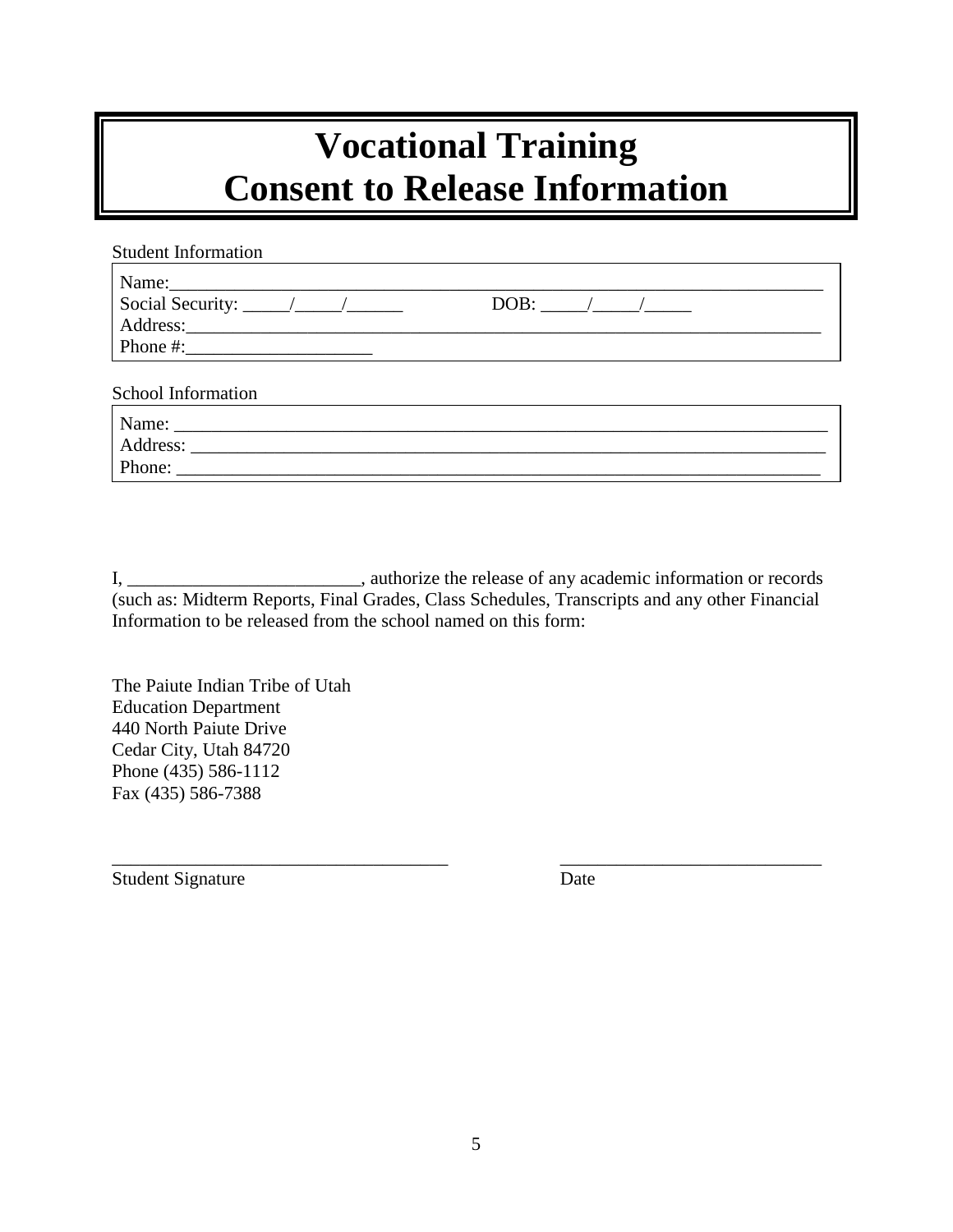## **Proof of Residency**

### **Students: Please have your Band Chair sign and verify your residential status.**

| (Student Information)                    | <u> 1980 - Johann John Stone, fransk politik (f. 1980)</u>                                                                                                                                                                          |
|------------------------------------------|-------------------------------------------------------------------------------------------------------------------------------------------------------------------------------------------------------------------------------------|
| Name:                                    | Address: <u>Address:</u> Address: Address: Address: Address: Address: Address: Address: Address: Address: Address: Address: Address: Address: Address: Address: Address: Address: Address: Address: Address: Address: Address: Addr |
|                                          |                                                                                                                                                                                                                                     |
|                                          |                                                                                                                                                                                                                                     |
|                                          |                                                                                                                                                                                                                                     |
| resident of:                             |                                                                                                                                                                                                                                     |
| (Please check the appropriate box below) |                                                                                                                                                                                                                                     |
| Iron County<br>□                         |                                                                                                                                                                                                                                     |
| <b>Washington County</b><br>П            |                                                                                                                                                                                                                                     |
| <b>Millard County</b><br>П               |                                                                                                                                                                                                                                     |
| <b>Sevier County</b><br>□                |                                                                                                                                                                                                                                     |
| Out of Service Area<br>П                 |                                                                                                                                                                                                                                     |

Band Chair Signature Date

\_\_\_\_\_\_\_\_\_\_\_\_\_\_\_\_\_\_\_\_\_\_\_\_\_\_\_\_\_\_\_\_\_\_\_\_ \_\_\_\_\_\_\_\_\_\_\_\_\_\_\_\_\_\_\_\_\_\_\_\_\_\_\_\_\_\_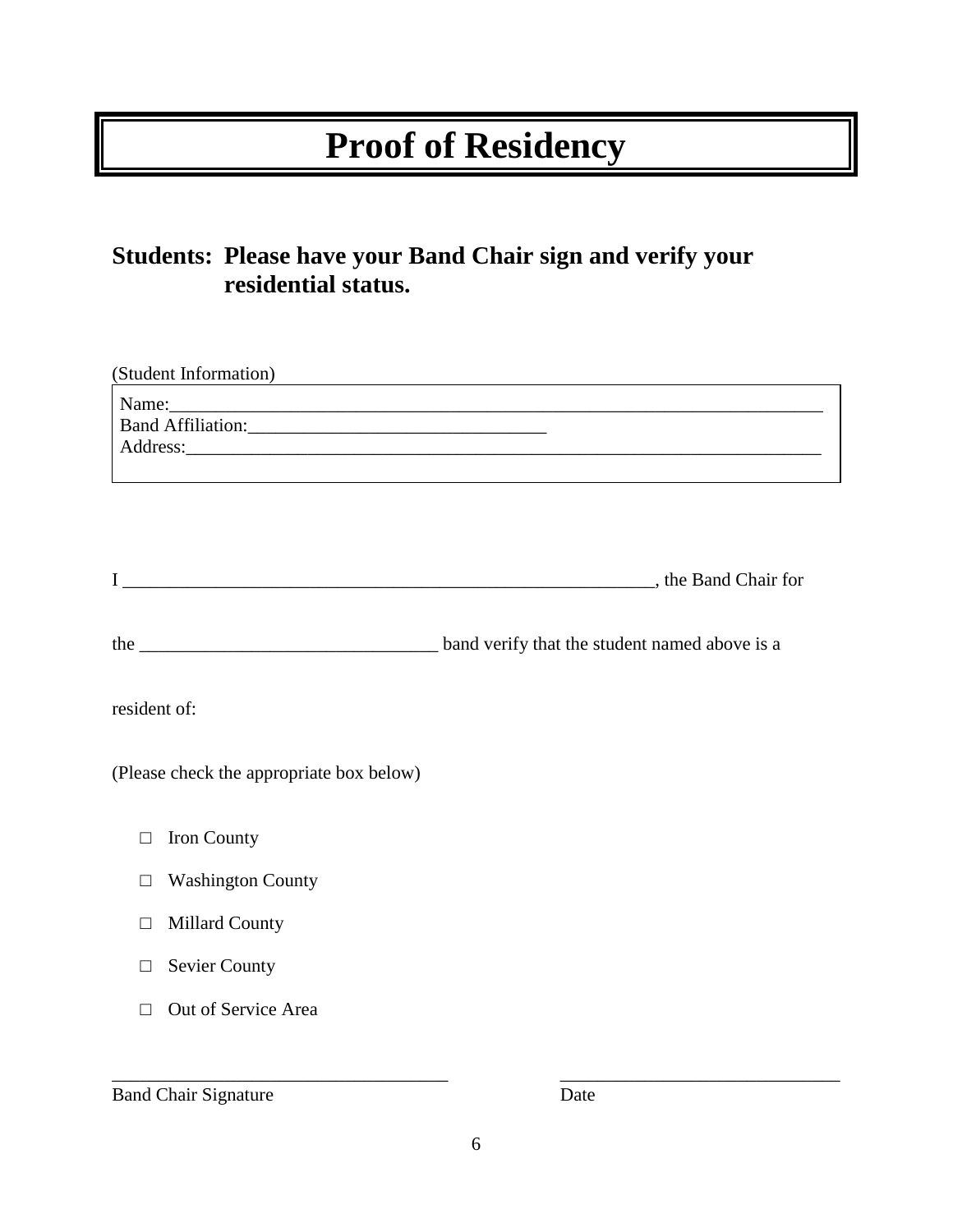### **FINANCIAL NEED ANALYSIS**

| Program and Address that should receive this                                                                                                                                                                                  |  |
|-------------------------------------------------------------------------------------------------------------------------------------------------------------------------------------------------------------------------------|--|
| Needs Analysis:                                                                                                                                                                                                               |  |
| <b>Paiute Indian Tribe of Utah</b>                                                                                                                                                                                            |  |
| <b>Education Department</b>                                                                                                                                                                                                   |  |
| <b>440 North Paiute Drive</b>                                                                                                                                                                                                 |  |
| <b>Cedar City, Utah 84720</b>                                                                                                                                                                                                 |  |
| Marital Status:<br>$( )$ Single<br>( ) Married                                                                                                                                                                                |  |
| $( )$ Divorced                                                                                                                                                                                                                |  |
|                                                                                                                                                                                                                               |  |
| If you have dependents other then a spouse,                                                                                                                                                                                   |  |
| how many will be in each of the following                                                                                                                                                                                     |  |
| age groups during the terms that you are                                                                                                                                                                                      |  |
| applying for aid:                                                                                                                                                                                                             |  |
|                                                                                                                                                                                                                               |  |
| ( ) None ( ) 1-3 ( ) 4-7 ( ) 8+                                                                                                                                                                                               |  |
| Semester(s) applying for: $\qquad \qquad$ Fall 200 $\qquad$                                                                                                                                                                   |  |
| Spring 200                                                                                                                                                                                                                    |  |
|                                                                                                                                                                                                                               |  |
|                                                                                                                                                                                                                               |  |
|                                                                                                                                                                                                                               |  |
|                                                                                                                                                                                                                               |  |
|                                                                                                                                                                                                                               |  |
|                                                                                                                                                                                                                               |  |
| Sign: Date: Date: Date: Date: Date: Date: Date: Date: Date: Date: Date: Date: Date: Date: Date: Date: Date: Date: Date: Date: Date: Date: Date: Date: Date: Date: Date: Date: Date: Date: Date: Date: Date: Date: Date: Date: |  |
|                                                                                                                                                                                                                               |  |

#### **Yes or No (Please Circle) PROGRAM IS PELL GRANT ELLIGIBLE**

| This student is considered:<br>Independent                                                                                                                                                                                                             | ( ) Dependent                                                                                                                                                                                                                  |   | Cumulative GPA:                                                                                                                                                                                                                                                                                                                                                                                                                                                     |
|--------------------------------------------------------------------------------------------------------------------------------------------------------------------------------------------------------------------------------------------------------|--------------------------------------------------------------------------------------------------------------------------------------------------------------------------------------------------------------------------------|---|---------------------------------------------------------------------------------------------------------------------------------------------------------------------------------------------------------------------------------------------------------------------------------------------------------------------------------------------------------------------------------------------------------------------------------------------------------------------|
| <b>EXPENSES:</b>                                                                                                                                                                                                                                       | <b>RESOURCES</b>                                                                                                                                                                                                               |   |                                                                                                                                                                                                                                                                                                                                                                                                                                                                     |
| Tuition/Fees                                                                                                                                                                                                                                           | Personal/Summer                                                                                                                                                                                                                | s | s<br>PELL                                                                                                                                                                                                                                                                                                                                                                                                                                                           |
| Room/Board<br>the control of the control of                                                                                                                                                                                                            | <b>Parent Contribution</b>                                                                                                                                                                                                     |   | <b>SEOG</b>                                                                                                                                                                                                                                                                                                                                                                                                                                                         |
| Books/Supplies<br><u> The Community of the Community of the Community of the Community of the Community of the Community of the Community of the Community of the Community of the Community of the Community of the Community of the Community of</u> | Spouse Contribution                                                                                                                                                                                                            |   | <b>SSIG</b><br>________________                                                                                                                                                                                                                                                                                                                                                                                                                                     |
| Transportation                                                                                                                                                                                                                                         | Veterans' Benefits                                                                                                                                                                                                             |   | <b>CWS</b><br>$\begin{tabular}{ccccc} \multicolumn{2}{c }{\textbf{1} & \multicolumn{2}{c }{\textbf{2} & \multicolumn{2}{c }{\textbf{3} & \multicolumn{2}{c }{\textbf{4} & \multicolumn{2}{c }{\textbf{5} & \multicolumn{2}{c }{\textbf{6} & \multicolumn{2}{c }{\textbf{6} & \multicolumn{2}{c }{\textbf{6} & \multicolumn{2}{c }{\textbf{6} & \multicolumn{2}{c }{\textbf{6} & \multicolumn{2}{c }{\textbf{6} & \multicolumn{2}{c }{\textbf{6} & \multicolumn{2}{$ |
| Personal<br><u> De Carlos de Carlos de Carlos de Carlos de Carlos de Carlos de Carlos de Carlos de Carlos de Carlos de Carlos de Carlos de Carlos de Carlos de Carlos de Carlos de Carlos de Carlos de Carlos de Carlos de Carlos de Carlos </u>       | <b>Stafford Student Loan</b>                                                                                                                                                                                                   |   | Perkins<br><u> 1986 - Albert Store, Amerikaansk kon</u>                                                                                                                                                                                                                                                                                                                                                                                                             |
| Graduate<br><b>Contract Contract Contract</b>                                                                                                                                                                                                          | Other (Specify)                                                                                                                                                                                                                |   |                                                                                                                                                                                                                                                                                                                                                                                                                                                                     |
| Out of State<br>the control of the con-                                                                                                                                                                                                                |                                                                                                                                                                                                                                |   |                                                                                                                                                                                                                                                                                                                                                                                                                                                                     |
| Dependent allow                                                                                                                                                                                                                                        | the control of the control of the control of                                                                                                                                                                                   |   |                                                                                                                                                                                                                                                                                                                                                                                                                                                                     |
| TOTAL EXPENSES \$                                                                                                                                                                                                                                      | <b>TOTAL RESOURCES</b>                                                                                                                                                                                                         |   |                                                                                                                                                                                                                                                                                                                                                                                                                                                                     |
| Student need recommended to Department of Higher Education:<br>(Expenses minus Resources)                                                                                                                                                              |                                                                                                                                                                                                                                |   |                                                                                                                                                                                                                                                                                                                                                                                                                                                                     |
| Financial Aid requested will cover expenses for the period:                                                                                                                                                                                            |                                                                                                                                                                                                                                |   |                                                                                                                                                                                                                                                                                                                                                                                                                                                                     |
|                                                                                                                                                                                                                                                        | Year: To Month: The Month Contract Contract Contract Contract Contract Contract Contract Contract Contract Contract Contract Contract Contract Contract Contract Contract Contract Contract Contract Contract Contract Contrac |   |                                                                                                                                                                                                                                                                                                                                                                                                                                                                     |
| I certify that the above individual has applied for and been considered for both Federal and Campus Based Aid                                                                                                                                          |                                                                                                                                                                                                                                |   |                                                                                                                                                                                                                                                                                                                                                                                                                                                                     |
|                                                                                                                                                                                                                                                        |                                                                                                                                                                                                                                |   | Return this form to:                                                                                                                                                                                                                                                                                                                                                                                                                                                |
| <b>Financial Aid Advisor</b>                                                                                                                                                                                                                           | Date                                                                                                                                                                                                                           |   | <b>Paiute Indian Tribe of Utah</b><br><b>Education Department</b><br><b>440 North Paiute Drive</b>                                                                                                                                                                                                                                                                                                                                                                  |
| <b>Address</b>                                                                                                                                                                                                                                         | Phone                                                                                                                                                                                                                          |   | Cedar City, Utah 84720                                                                                                                                                                                                                                                                                                                                                                                                                                              |
| DEADLINE: FALL-JUNE 30TH AND SPRING-NOVEMBER 30TH                                                                                                                                                                                                      |                                                                                                                                                                                                                                |   | Fax: 435.586.7388                                                                                                                                                                                                                                                                                                                                                                                                                                                   |